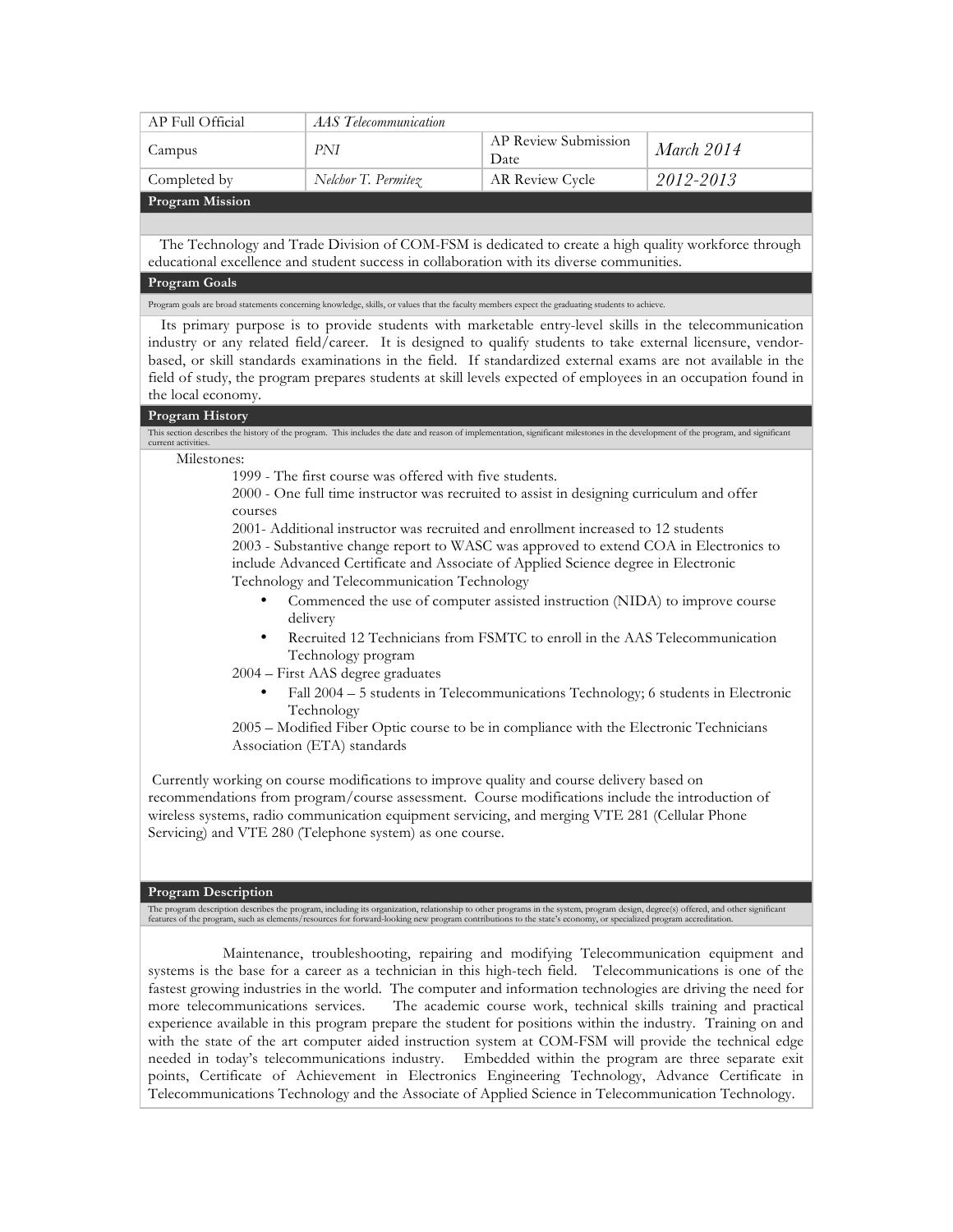### **Program Admission Requirements**

This section describes the requirements for admission into the program and other requisites. The program is structured to begin their course offerings at the certificate level (Certificate of Achievement in Electronic Engineering Technology). Therefore, the admission requirements for the program follow the same the admission requirements for all certificates of achievement programs as offered by the College in which students must complete high school education or equivalence to enter in the program.

Students must be admitted into degree programs based on the results of the College of Micronesia-FSM Entrance Exam (COMET) to further their studies into the Advanced Certificate and Associate of Applied Science degree. Students who are admitted into the programs as certificate bound status must change their status to degree bound by retaking and passing the COMET into the degree programs.

| Program Certificate/Degree Requirements                                                                                                                                                   |
|-------------------------------------------------------------------------------------------------------------------------------------------------------------------------------------------|
| This section specifies the requirements for obtaining a certificate/degree in the program, including specific courses, sequencing of courses, total credits, internships, practical, etc. |
| Associate of Applied Science in Telecommunication (AAS TC)                                                                                                                                |
|                                                                                                                                                                                           |
|                                                                                                                                                                                           |
| Mathematics (8 credits)                                                                                                                                                                   |
| MS 104 Technical Math I (4)                                                                                                                                                               |
| MS 106 Technical Math II (4)                                                                                                                                                              |
| Computer Applications (3 credits)                                                                                                                                                         |
| CA 100 Computer Literacy (3)                                                                                                                                                              |
|                                                                                                                                                                                           |
| Natural Science (4 credits)                                                                                                                                                               |
| Any Science with lab: [preferably SC130 Physical Science]                                                                                                                                 |
|                                                                                                                                                                                           |
|                                                                                                                                                                                           |
| VEE 103 Electronic Fundamentals I (3)                                                                                                                                                     |
| VSP 121 Industrial Safety (1.5)                                                                                                                                                           |
| VEE 100 Soldering and Mechanical Termination Techniques (1.5)                                                                                                                             |
| VEM 110 Workshop Fabrications (3)                                                                                                                                                         |
| VEE 104 Electronic Fundamentals II (4)                                                                                                                                                    |
| VEE 110 Discrete Devices I (3)                                                                                                                                                            |
| VEE 125 Electronic Circuits (3)                                                                                                                                                           |
| VEE 135 Digital Electronics I (3)                                                                                                                                                         |
|                                                                                                                                                                                           |
|                                                                                                                                                                                           |
|                                                                                                                                                                                           |
| Advanced Certificate in Telecommunication Technology                                                                                                                                      |
|                                                                                                                                                                                           |
|                                                                                                                                                                                           |
| English (3 credits)                                                                                                                                                                       |
| EN 123 Technical Communications (3)                                                                                                                                                       |
|                                                                                                                                                                                           |
| VEE 230 Radio Communications (3)                                                                                                                                                          |
| VEE 235 Digital Electronics II (3)                                                                                                                                                        |
| VEE 240 Signal Processing (3)                                                                                                                                                             |
|                                                                                                                                                                                           |
| Technical Elective (2)                                                                                                                                                                    |
| (Student may choose any technical course subject to approval by division)                                                                                                                 |
| VEE 250 Co-operative Education (2)                                                                                                                                                        |
|                                                                                                                                                                                           |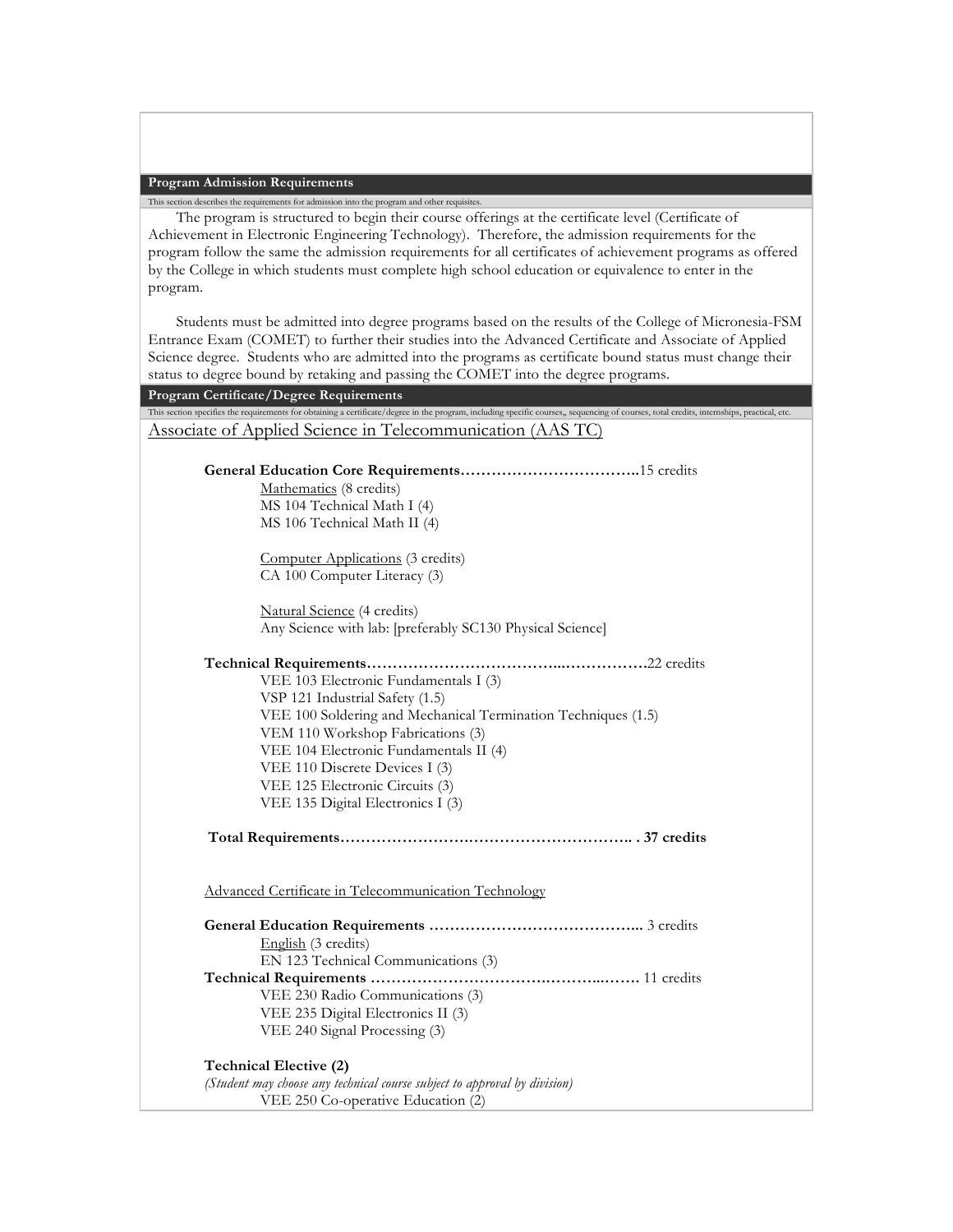|                       | VTE 281 Cellular Phone Repairs (3)                                                                                                                                                                        |                                                                                                                                                                                            |
|-----------------------|-----------------------------------------------------------------------------------------------------------------------------------------------------------------------------------------------------------|--------------------------------------------------------------------------------------------------------------------------------------------------------------------------------------------|
|                       | Humanities (3)                                                                                                                                                                                            |                                                                                                                                                                                            |
|                       | Any course in art, music, history, language, philosophy (3)                                                                                                                                               |                                                                                                                                                                                            |
|                       | Physical Education (1)                                                                                                                                                                                    |                                                                                                                                                                                            |
|                       | Any Physical Education course                                                                                                                                                                             |                                                                                                                                                                                            |
|                       | VTE 260 Microwaves (3)                                                                                                                                                                                    |                                                                                                                                                                                            |
|                       |                                                                                                                                                                                                           |                                                                                                                                                                                            |
|                       | VTE 261 Fiber Optics Installations (3)                                                                                                                                                                    |                                                                                                                                                                                            |
|                       | VTE 270 Telecommunication Systems (3)                                                                                                                                                                     |                                                                                                                                                                                            |
|                       | VTE 280 Telephone Systems (3)                                                                                                                                                                             |                                                                                                                                                                                            |
|                       |                                                                                                                                                                                                           |                                                                                                                                                                                            |
|                       |                                                                                                                                                                                                           |                                                                                                                                                                                            |
|                       |                                                                                                                                                                                                           |                                                                                                                                                                                            |
| <b>First Semester</b> | <b>Suggested Schedule</b><br><b>COM-FSM Requirements</b><br>VSP 121 Industrial Safety Electrical/Electronic 1.5<br>VEE 100 Soldering and Mechanical Termination Techniques . 1.5<br><b>Summer Session</b> | ASSOCIATE OF APPLIED SCIENCE in TELECOMMUNICATION TECHNOLOGY<br><b>Second Semester</b><br>17<br>Exit 1: Certificate of Achievement in Electronic Engineering Technology Total Requirement: |
|                       | <b>37 Credits</b><br><b>Third Semester</b>                                                                                                                                                                |                                                                                                                                                                                            |
|                       |                                                                                                                                                                                                           |                                                                                                                                                                                            |
|                       |                                                                                                                                                                                                           |                                                                                                                                                                                            |
|                       |                                                                                                                                                                                                           |                                                                                                                                                                                            |
|                       |                                                                                                                                                                                                           |                                                                                                                                                                                            |
|                       |                                                                                                                                                                                                           | 14/15                                                                                                                                                                                      |
|                       |                                                                                                                                                                                                           | Exit 2: Advanced Certificate in Telecommunication Technology Total Requirement:                                                                                                            |
|                       | 51/52 Credits                                                                                                                                                                                             |                                                                                                                                                                                            |
|                       | <b>Fourth Semester</b>                                                                                                                                                                                    |                                                                                                                                                                                            |
|                       |                                                                                                                                                                                                           |                                                                                                                                                                                            |
|                       |                                                                                                                                                                                                           |                                                                                                                                                                                            |
|                       |                                                                                                                                                                                                           |                                                                                                                                                                                            |
|                       | VTE 270 Telecommunication Systems3                                                                                                                                                                        |                                                                                                                                                                                            |
|                       |                                                                                                                                                                                                           |                                                                                                                                                                                            |
|                       |                                                                                                                                                                                                           | 16                                                                                                                                                                                         |
|                       |                                                                                                                                                                                                           |                                                                                                                                                                                            |
|                       | Requirements: 67-68 Credits                                                                                                                                                                               | Exit 3: Associate of Applied Science in Telecommunication Technology Graduation                                                                                                            |
|                       |                                                                                                                                                                                                           |                                                                                                                                                                                            |
|                       | Source: COM-FSM catalog                                                                                                                                                                                   |                                                                                                                                                                                            |
|                       |                                                                                                                                                                                                           |                                                                                                                                                                                            |
|                       |                                                                                                                                                                                                           |                                                                                                                                                                                            |
|                       |                                                                                                                                                                                                           |                                                                                                                                                                                            |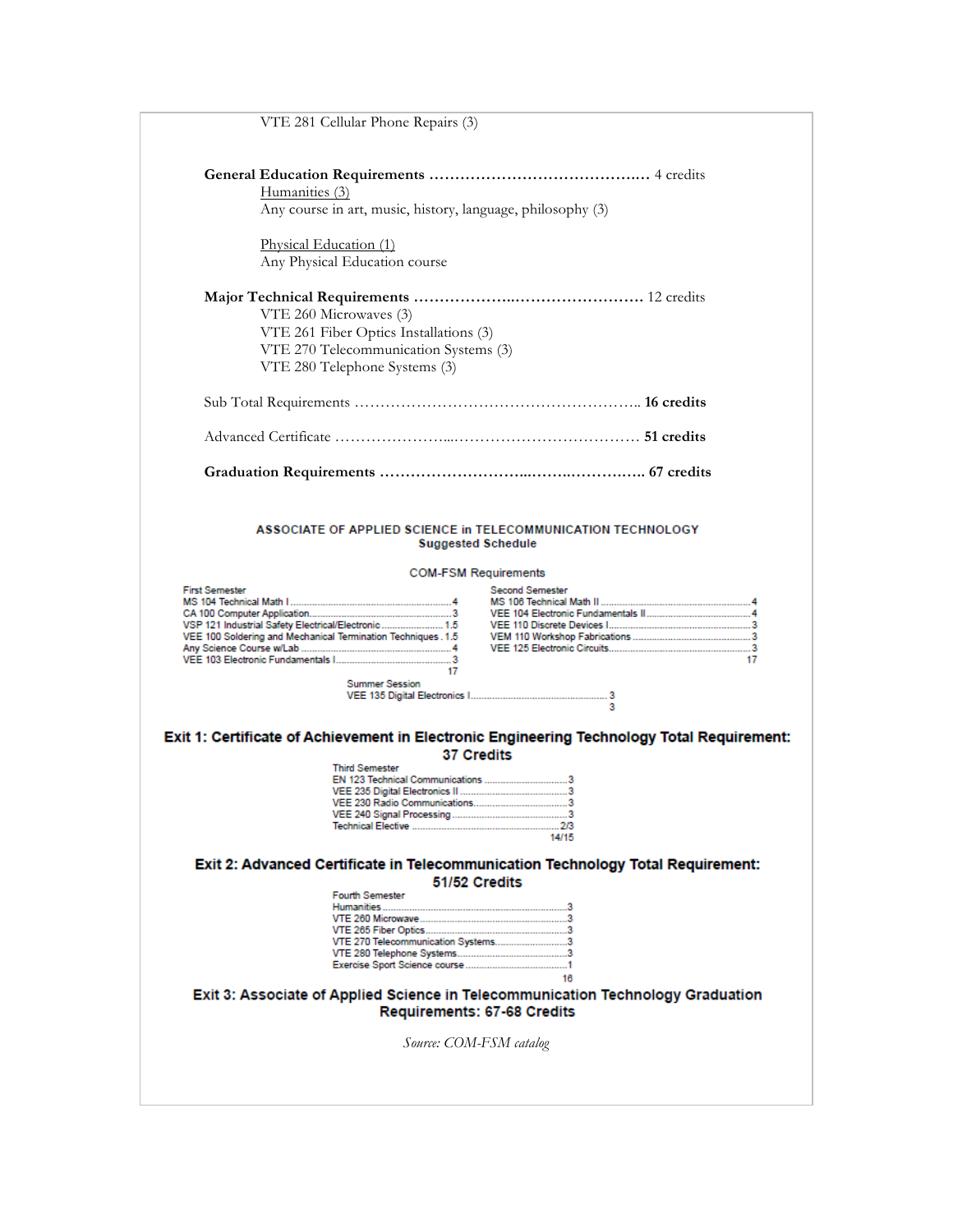#### **Program Courses and Enrollment**

This section lists courses offered in the program, including number of sections, course enrollment, section fill rates, and redundancy of courses across the institution.

| Course        | Fall 12 | Spring 12 | Fall 13 | Spring 13   |
|---------------|---------|-----------|---------|-------------|
| <b>VEE230</b> |         |           | 12      | 12          |
| <b>VEE235</b> | 13      |           | 17      |             |
| <b>VEE240</b> | 15      | 11        | 11      | 14          |
| <b>VEE250</b> |         |           |         | 13          |
| <b>VTE260</b> |         | 18        |         | Not offered |
| <b>VTE261</b> | 18      |           |         |             |
| <b>VTE270</b> |         | 17        |         | Not offered |
| <b>VTE280</b> |         | 17        | 13      |             |
| <b>VTE281</b> |         | 16        |         | Not offered |

Table 1. AAS TC courses offerings from 2012-2013.

The table 1, shows the courses for AAS TC program. The number of each student per course every semester and they only form 1 section for each course at Pohnpei campus. *Source COM-FSM website IRPO data.*

# **Program Faculty**

This section reports the faculty of the program, including full-time and part-time faculty. The degrees held and rank are provided for the full-time and part-time faculty. Finally, provide the faculty student ratio for the program. Full time faculty 1. Nelchor Permitez – Associate Professor BSIE major in Electronics MIST, Philippines Master of Education (M.Ed.) major in Educational management MIST, Philippines Doctor of Education (Ed.D.) major in Educational management, EARIST, Philippines

2. Gardner Edgar – Division Chairman, Assistant professor BS in Technology, Texas University

Faculty to student ratio: 1:15

## **Program Indicators**

| review. The data that will be collected and evaluated are the following: | This section provides the data for analyzing the extent to which the program has achieved the established outcomes and criteria. This is the most important part of the program                                                                            |
|--------------------------------------------------------------------------|------------------------------------------------------------------------------------------------------------------------------------------------------------------------------------------------------------------------------------------------------------|
| Assessment of course student<br>learning outcomes of program<br>courses  | See appendix 1, The result shows the technical courses offered in<br>AAS TC for AY2012-2013. Each have Course Student learning<br>Outcome, Assessment strategies and Target & task, result and<br>Improvement & follow-up.                                 |
| Assessment of program student<br>learning outcomes                       | See appendix 2, The result shows the AAS TC for AY2012-2013<br>Program Learning Outcome result divided into four column<br>namely: Goal, Program student learning outcomes, Assessment<br>strategies and Target & task, result and Improvement & follow-up |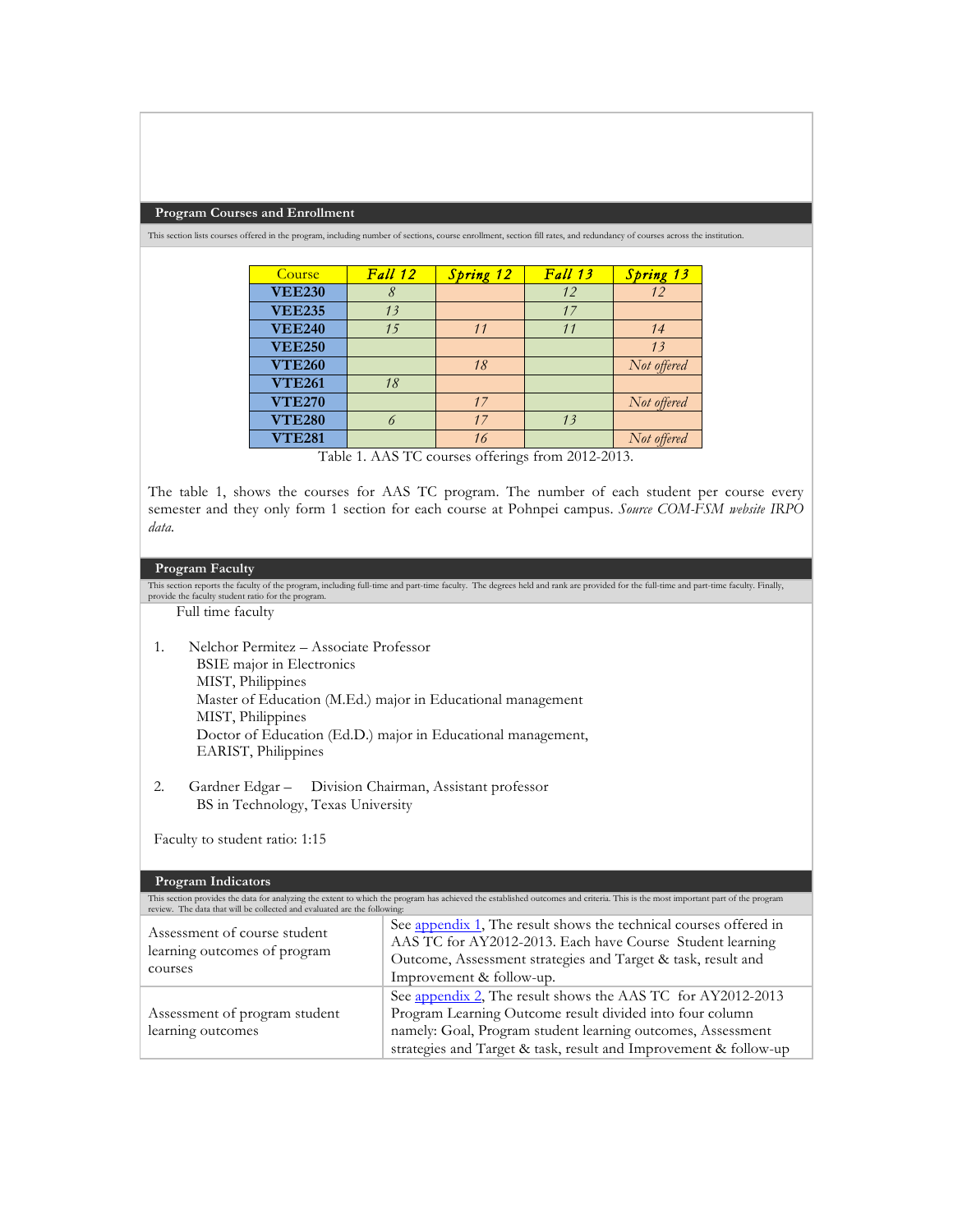|                                                                        |                                                                                                                                                                                                                                                                                                                                                                                                                           | Fa12 |                                                         | Sp12                                                                                                                                     | Fa13                                                                                                                                                                             | SP13                                                                                                                                     |  |
|------------------------------------------------------------------------|---------------------------------------------------------------------------------------------------------------------------------------------------------------------------------------------------------------------------------------------------------------------------------------------------------------------------------------------------------------------------------------------------------------------------|------|---------------------------------------------------------|------------------------------------------------------------------------------------------------------------------------------------------|----------------------------------------------------------------------------------------------------------------------------------------------------------------------------------|------------------------------------------------------------------------------------------------------------------------------------------|--|
|                                                                        | Number<br>$\alpha$<br>students                                                                                                                                                                                                                                                                                                                                                                                            | 63   |                                                         | 56                                                                                                                                       | 51                                                                                                                                                                               | 44                                                                                                                                       |  |
|                                                                        | Ave credit<br>enrolled                                                                                                                                                                                                                                                                                                                                                                                                    | 10.6 |                                                         | 11.3                                                                                                                                     | 10.5                                                                                                                                                                             | 10.6                                                                                                                                     |  |
| Program enrollment (historical<br>enrollment patterns, student credits | Number<br>of credits                                                                                                                                                                                                                                                                                                                                                                                                      | 66   |                                                         | 207                                                                                                                                      | 39                                                                                                                                                                               | 43                                                                                                                                       |  |
| by major)                                                              | Table 2. AAS TC program enrollment historical patterns and<br>credits                                                                                                                                                                                                                                                                                                                                                     |      |                                                         |                                                                                                                                          |                                                                                                                                                                                  |                                                                                                                                          |  |
|                                                                        | The table 2, shows the number of students, average credit enrolled<br>and number of credits for each semester for the AY 2012-2013 fall<br>and spring semester. Source COM-FSM website IRPO data.                                                                                                                                                                                                                         |      |                                                         |                                                                                                                                          |                                                                                                                                                                                  |                                                                                                                                          |  |
|                                                                        | program                                                                                                                                                                                                                                                                                                                                                                                                                   |      | term                                                    | section                                                                                                                                  | enrollMax<br>enrollment                                                                                                                                                          | enrollRatio<br>AvgClassSize                                                                                                              |  |
|                                                                        | <b>Telecommunications (AAS)</b><br><b>Telecommunications (AAS)</b>                                                                                                                                                                                                                                                                                                                                                        |      | <b>Fall 2011</b><br><b>Fall 2012</b>                    | 1<br>2                                                                                                                                   | 23<br>23<br>28<br>24                                                                                                                                                             | 100.0%<br>23.0<br>12.0<br>85.7%                                                                                                          |  |
|                                                                        | <b>Telecommunications (AAS)</b>                                                                                                                                                                                                                                                                                                                                                                                           |      | <b>Fall 2013</b>                                        | $\mathbf{1}$                                                                                                                             | 15<br>13                                                                                                                                                                         | 86.7%<br>13.0                                                                                                                            |  |
|                                                                        | <b>Telecommunications (AAS)</b>                                                                                                                                                                                                                                                                                                                                                                                           |      | Spring 2012                                             |                                                                                                                                          | 69<br>69                                                                                                                                                                         | 100.0%<br>17.3                                                                                                                           |  |
| Average class size                                                     | Table 3. AAS TC Program section, enrollment ratio and average<br>class size.                                                                                                                                                                                                                                                                                                                                              |      |                                                         |                                                                                                                                          |                                                                                                                                                                                  |                                                                                                                                          |  |
|                                                                        | The table 3, shows the AAT TC data for AY 2012-2013 fall-spring<br>semester, section, enrollment maximum, enrollment, enrollment<br>ratio and average class size. Source COM-FSM website IRPO data.                                                                                                                                                                                                                       |      |                                                         |                                                                                                                                          |                                                                                                                                                                                  |                                                                                                                                          |  |
| Course completion rate                                                 | major<br><b>Telecommunication Technology</b><br><b>Telecommunication Technology</b><br>Telecommunications<br>Telecommunications<br>Telecommunications<br>Telecommunications<br>Telecommunications<br>The table 4, shows the AAS TC AY 2012-2013 fall to fall semester,<br>number of students for each semester, ABC or Pass percentage,<br>ABCD or P% and the withdrawal percentage. Source COM-FSM<br>website IRPO data. |      | degree<br>AAS<br>AAS<br>AAS<br>AAS<br>AAS<br>AAS<br>AAS | term<br><b>Fall 2013</b><br><b>Spring 2011</b><br><b>Fall 2012</b><br><b>Fall 2013</b><br><b>Fall 2013</b><br>Spring 2012<br>Spring 2013 | ABCorP%<br>students<br>224<br>75.0%<br>130<br>80.8%<br>220<br>83.2%<br>3<br>100.0%<br>176<br>79.5%<br>209<br>73.2%<br>148<br>74.3%<br>Table 4. Course completion rate of AAS TC. | ABCDorP%<br>W%<br>81.7%<br>2.7%<br>86.2%<br>6.9%<br>86.4%<br>7.3%<br>100.0%<br>0.0%<br>83.5%<br>9.7%<br>80.9%<br>10.0%<br>10.8%<br>83.8% |  |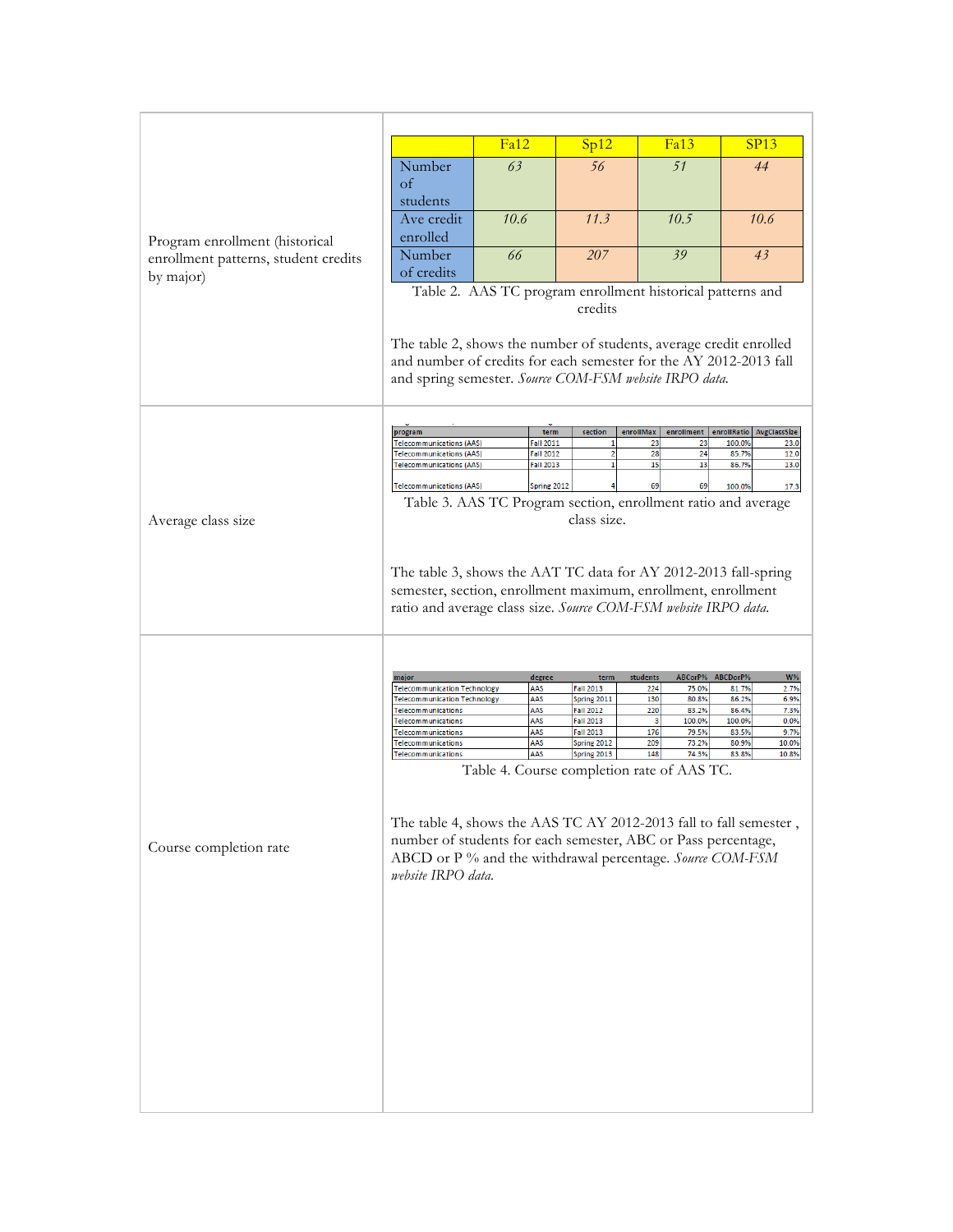| Student persistence rate (semester to<br>semester)                                                       | <b>New</b><br><b>Students FT</b><br><b>Students</b><br><b>Students</b><br>Persistence<br><b>Retention</b><br>2011 3<br>$2012 - 1$<br>$2012 - 3$<br>Spring 2012<br>majorDescription<br><b>Fall 2012</b><br>degree<br>Telecommunications<br>76.9%<br>AAS<br>13<br>10<br><b>New FT Fall</b><br>Persisted<br><b>Retained Fall</b><br>Persistence<br><b>Retention</b><br>Spring 2013<br>2012<br>2013<br>Spring 2013<br><b>Fall 2013</b><br>major<br>degree<br>AAS<br><b>Telecommunications</b><br>10<br>70.0%<br>Table 5. The Persistence rate of AAS TC.<br>The table 5, shows the AAS TC persistence rate for spring 2012 the<br>result is 76.% and on Spring 2013 the result is 70%.<br>The result is base on original 13 on 2011 new full-time student that<br>become 10 or 76.9 % on the following Spring 2012. The 10 full-<br>time students in 2012 become 7 or 70% on the following spring<br>2013. Source COM-FSM website IRPO data.                                    |      |      |      |             |
|----------------------------------------------------------------------------------------------------------|-----------------------------------------------------------------------------------------------------------------------------------------------------------------------------------------------------------------------------------------------------------------------------------------------------------------------------------------------------------------------------------------------------------------------------------------------------------------------------------------------------------------------------------------------------------------------------------------------------------------------------------------------------------------------------------------------------------------------------------------------------------------------------------------------------------------------------------------------------------------------------------------------------------------------------------------------------------------------------|------|------|------|-------------|
| Student retention rate (Fall-to-Fall<br>for two-year programs; Fall-to-<br>Spring for one-year programs) | <b>New</b><br><b>Students FT</b><br><b>Students</b><br><b>Students</b><br><b>Persistence</b><br><b>Retention</b><br>2011 3<br>$2012 - 1$<br>$2012 - 3$<br>Spring 2012<br><b>Fall 2012</b><br>majorDescription<br>degree<br>Telecommunications<br>AAS<br>13<br>10<br>5<br>38.5%<br><b>New FT Fall</b><br><b>Persisted</b><br><b>Retained Fall Persistence</b><br><b>Retention</b><br>2012<br>Spring 2013<br>2013<br><b>Fall 2013</b><br>degree<br>Spring 2013<br>major<br>AAS<br>100.0%<br>Telecommunications<br>10<br>10<br>Table 6. The Retention rate of AAS TC for two years.<br>The table 6, shows the AAS TC retention rate for fall 2012 is 38.5%<br>and on fall 2013 the result is $100\%$ .<br>The result is base on original 13 on 2011 new full-time student that<br>become 5 or 38.5 % on the following fall 2012. The 10 full-time<br>students in 2012 that stay the same number of 10 or 100% on the<br>following fall 2013. Source COM-FSM website IRPO data. |      |      |      |             |
| Success rates on licensing or<br>certification exams (CTE, TP,<br>Nursing, etc)                          | Currently there is no certification or licensing exams in place in<br>FSM however the courses are currently in modification process<br>aligning the competency skills requirements of Electronics<br>Technician Association (ETA) in United States to meet the current<br>industry standards set forth by the telecommunication association.                                                                                                                                                                                                                                                                                                                                                                                                                                                                                                                                                                                                                                |      |      |      |             |
|                                                                                                          |                                                                                                                                                                                                                                                                                                                                                                                                                                                                                                                                                                                                                                                                                                                                                                                                                                                                                                                                                                             | Fa12 | Sp12 | Fa13 | <b>SP13</b> |
| Graduation rate based on yearly                                                                          | Number<br>of<br>students                                                                                                                                                                                                                                                                                                                                                                                                                                                                                                                                                                                                                                                                                                                                                                                                                                                                                                                                                    | 9    | 6    | 8    | $\theta$    |
| number                                                                                                   | Table 7. Graduation rate of AAS TC Pohnpei Campus.<br>The table 7, shows that there were 9 graduate in Fall 2012, 6<br>students graduate in spring 2012 and 8 students graduate in fall 2013                                                                                                                                                                                                                                                                                                                                                                                                                                                                                                                                                                                                                                                                                                                                                                                |      |      |      |             |
|                                                                                                          | for AY 2012-2013. Source COM-FSM OAR Pohnpei campus data.                                                                                                                                                                                                                                                                                                                                                                                                                                                                                                                                                                                                                                                                                                                                                                                                                                                                                                                   |      |      |      |             |
| Students seat cost                                                                                       | <b>TBD</b>                                                                                                                                                                                                                                                                                                                                                                                                                                                                                                                                                                                                                                                                                                                                                                                                                                                                                                                                                                  |      |      |      |             |
| Cost of duplicate or redundant<br>courses, programs or services                                          | <b>TBD</b>                                                                                                                                                                                                                                                                                                                                                                                                                                                                                                                                                                                                                                                                                                                                                                                                                                                                                                                                                                  |      |      |      |             |
| Students' satisfaction rate                                                                              | Using the four point Likert scale, 15 student respondents who                                                                                                                                                                                                                                                                                                                                                                                                                                                                                                                                                                                                                                                                                                                                                                                                                                                                                                               |      |      |      |             |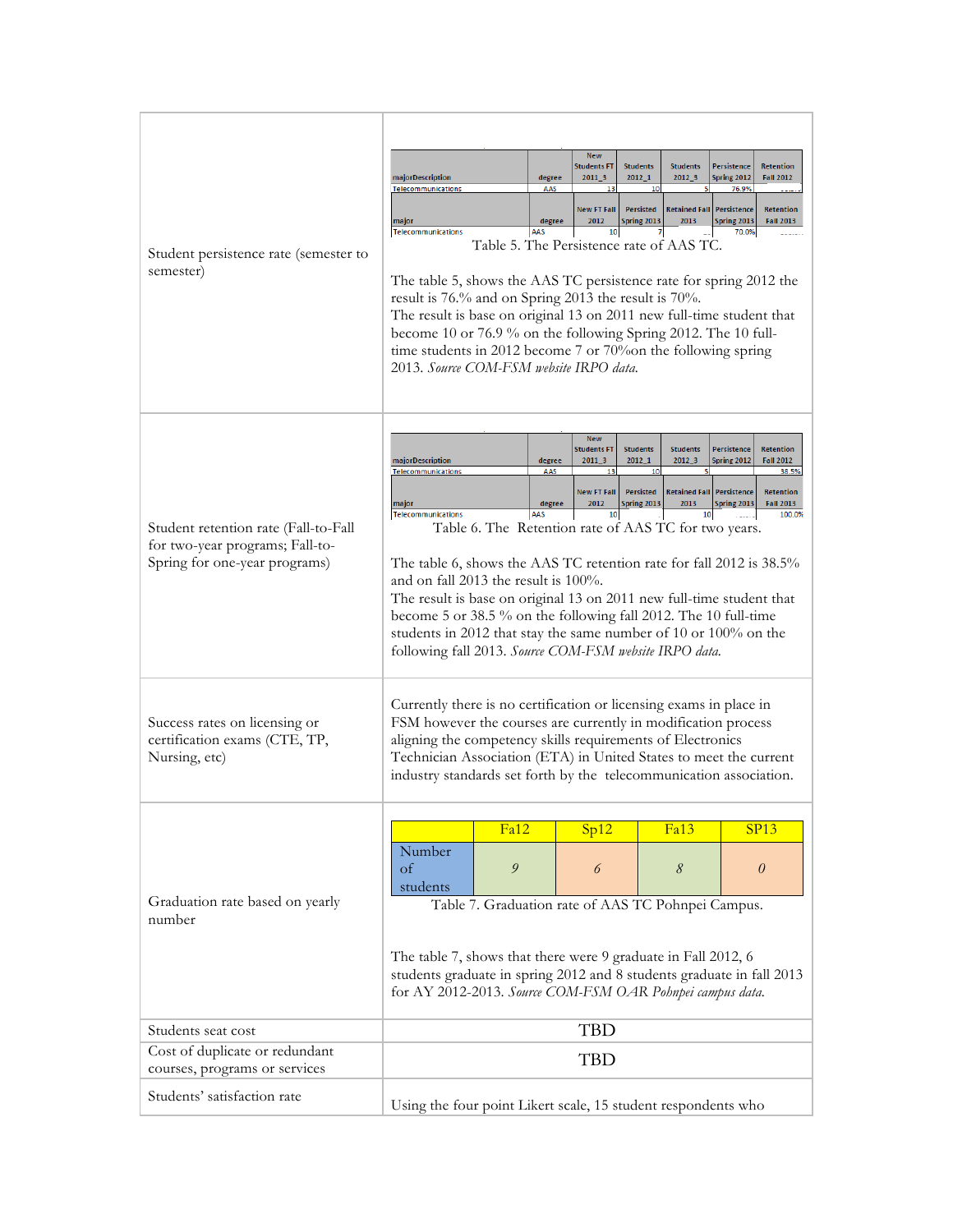|                                                                                                                                                                                                                                   | evaluated the course offered in AAS ET the total computed mean<br>rate is 3.7 which means satisfactory rating. Source AY2012-2013<br>students evaluation form.                                                                                                                                                                                                                                                                                                                                                                                                                                                                                                                                                                                                                                                                                                                                                                                                                                                                                                                                                                                                                                                                                                                                                                                                                                                                                     |  |  |  |
|-----------------------------------------------------------------------------------------------------------------------------------------------------------------------------------------------------------------------------------|----------------------------------------------------------------------------------------------------------------------------------------------------------------------------------------------------------------------------------------------------------------------------------------------------------------------------------------------------------------------------------------------------------------------------------------------------------------------------------------------------------------------------------------------------------------------------------------------------------------------------------------------------------------------------------------------------------------------------------------------------------------------------------------------------------------------------------------------------------------------------------------------------------------------------------------------------------------------------------------------------------------------------------------------------------------------------------------------------------------------------------------------------------------------------------------------------------------------------------------------------------------------------------------------------------------------------------------------------------------------------------------------------------------------------------------------------|--|--|--|
| Alumni data                                                                                                                                                                                                                       | From the 15 students graduate for AY2012-2013, 1 student pursue<br>bachelors education in Hawaii, 1 full time employed at V6AH<br>station, 13 are locally employed however not related to the program<br>they finish which is consider as "underemployed". Source Trade and<br>technology division survey 2014.                                                                                                                                                                                                                                                                                                                                                                                                                                                                                                                                                                                                                                                                                                                                                                                                                                                                                                                                                                                                                                                                                                                                    |  |  |  |
| Employment data and employer<br>feedback (employer survey)                                                                                                                                                                        | The V6AH station supervisor very much satisfied in the<br>performance and skills of our AAS TC graduate which really fits the<br>job description of their AM station.<br>The FSMTC is also one of our partner employer during the<br>immersion they gave a very satisfactory rating on our students<br>performance including one of our apprentice.                                                                                                                                                                                                                                                                                                                                                                                                                                                                                                                                                                                                                                                                                                                                                                                                                                                                                                                                                                                                                                                                                                |  |  |  |
| Program added or cancelled at<br>nearby regional institutions (PCC,<br>GCC, Hawaii schools, UOG, CMI,<br>NMC                                                                                                                      | HCC and GCC offers course on cabling network which one integral<br>part of telecommunication program.                                                                                                                                                                                                                                                                                                                                                                                                                                                                                                                                                                                                                                                                                                                                                                                                                                                                                                                                                                                                                                                                                                                                                                                                                                                                                                                                              |  |  |  |
| Transfer rate                                                                                                                                                                                                                     | For AY 2012-2013, there is 1 recorded and track that pursue his<br>education to bachelors program at Hawaii. Source Trade and technology<br>division survey 2014.                                                                                                                                                                                                                                                                                                                                                                                                                                                                                                                                                                                                                                                                                                                                                                                                                                                                                                                                                                                                                                                                                                                                                                                                                                                                                  |  |  |  |
| Analysis                                                                                                                                                                                                                          |                                                                                                                                                                                                                                                                                                                                                                                                                                                                                                                                                                                                                                                                                                                                                                                                                                                                                                                                                                                                                                                                                                                                                                                                                                                                                                                                                                                                                                                    |  |  |  |
| Findings<br>This section provides discussion of information discovered as<br>a result of the evaluation such as problems or concerns with<br>the program and what part of the program is working well<br>and meeting expectation. | Program course enrollment.<br>А.<br>The program course enrollment according to the collected data the<br>average result is 14 thus produce 4-5 section per semester.<br>В.<br>Course student learning outcome.<br>In AAS TC there were nine (9) technical courses that need to take<br>by a student to earn the degree. All of this courses the target is at<br>least 70% of the student registered in the course must at least receive<br>a grade of 70 or "C" or better as seen on TRACDAT generated<br>report.<br>The target is met for $AY$ 2012-2013 and the turnout rate of the<br>students who got a 70or "C" or better grade is above 70%.<br>Program Student Learning Outcome.<br>C.<br>AAS TC have 6 PSLO each have a corresponding technical courses<br>which fulfill each learning outcome to comply the program objective.<br>The result base on the generated report from TRACDAT the 6<br>PSLO target was met accordingly.<br>Program Enrollment.<br>D.<br>d.1 Historical enrollment pattern<br>Based on the data gathered the enrollment for each semester for<br>AY 2012-2013 Fall-Spring-Fall-spring semester the trending is<br>high (63,56,51,44).<br>d.2 Students Average credit in AAS ET.<br>The recorded Student credit enrolled for this program for $AY$<br>2012-2013 fall-spring-fall-spring semester are 10.6, 11.3, 10.5 and<br>10.6 thus shows its below the regular credit load of 12.<br>Average class size.<br>Е. |  |  |  |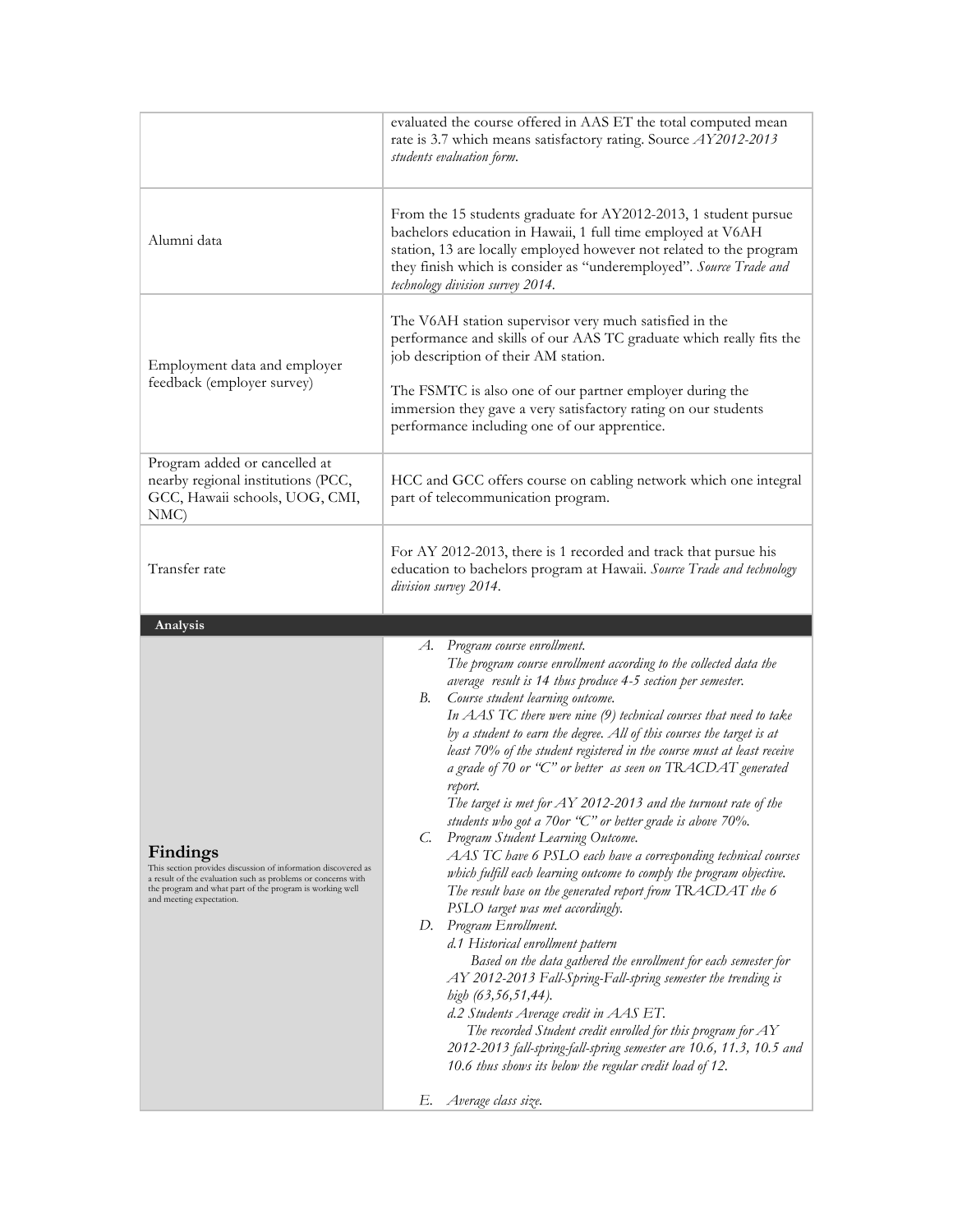| The average class size for AY2012-2013 varies from semester to                                                                             |
|--------------------------------------------------------------------------------------------------------------------------------------------|
| semester are 23, 12, 13 and 17.                                                                                                            |
| F.<br>Course completion rate.                                                                                                              |
| The data for AY2012-2013 completion rate for Fall-Spring-Fall-                                                                             |
| spring semester 83.2%, 73.2%, 79.5% and 74.3%.                                                                                             |
| G. Persistence rate (semester to semester).                                                                                                |
| Spring 2012 is 76.9% and Spring 2013 is 70.0%. The trend goes                                                                              |
| down by $6.9\%$ .                                                                                                                          |
| H. Retention rate (fall to fall)                                                                                                           |
| Fall 2012 is 38.5% and Fall 2013 is 100%. The trend goes up by                                                                             |
| $61.5\%$ .                                                                                                                                 |
| Success rate on licensing or certification exam.<br>Ι.                                                                                     |
| The AAS TC program does not require the student to pass on                                                                                 |
| licensing or certification exam given by the third party certification                                                                     |
| body to graduate however the courses on this program are being look                                                                        |
| after by the qualified professional instructor from time to time to meet                                                                   |
| the standards and competencies needed by the industry for them to be                                                                       |
| competitive and be able to pass on Electronics Technician                                                                                  |
| Association(ETA) telecommunication certification exam.                                                                                     |
| Graduation rate.<br>J.                                                                                                                     |
| COM-FSM Pohnpei campus for AY 2012-2013 were able to                                                                                       |
| produce 23 graduates for AAS ET. Source OAR COM-FSM                                                                                        |
| Pohnpei.                                                                                                                                   |
| Seat Cost-TBD<br>К.                                                                                                                        |
| L. Cost of Duplicate or redundant courses, programs or services-TBD                                                                        |
| M. Students' satisfaction rate was measured using a course satisfactory                                                                    |
|                                                                                                                                            |
| survey form prepared by Technology and trade division. 15 student<br>respondent evaluated the course and the total computed mean is 3.7    |
| which means satisfactory rating. Source AY2012-2013 students                                                                               |
| evaluation form for AAS TC program.                                                                                                        |
| N. Alumni rate.                                                                                                                            |
| 1 graduate of this program pursue to further their education, 1 is a                                                                       |
| full time employee of V6AH AM radio station and 13 are locally                                                                             |
| employed but not on the degree they finish.                                                                                                |
| There are several alumni feedback telling that most of technical                                                                           |
|                                                                                                                                            |
| courses and general education courses of the $AAS$ TC are not<br>articulated in regional schools such as Hawaii and Guam.                  |
| O. Employment data and employer feedback.                                                                                                  |
| 1 graduate work at V6AH AM radio station and the feedback of                                                                               |
|                                                                                                                                            |
| the station supervisor is satisfactory and 1 work in FSMTC whose                                                                           |
| performance is also outstanding as describe by his supervisor.<br>Р.<br>Program Added or cancelled at regional institutions.               |
| HCC and GCC offers 1 course similar to AAS TC the Fiberoptic                                                                               |
| installation.                                                                                                                              |
|                                                                                                                                            |
| Honolulu Community College charge tuition fee by credit hour which<br>is why a 3 credit course whose credit hour is 5(2 hrs lecture, 3 hrs |
| lab) assuming the per credit is \$100 it cost \$500.                                                                                       |
|                                                                                                                                            |
| COM-FSM student pay by credit, a course similar to above example                                                                           |
| will only cost \$300.                                                                                                                      |
| Transfer rate.<br>Q.                                                                                                                       |
| One graduate was track pursuing his studies for bachelors program at Hawaii                                                                |
| and taking engineering program.                                                                                                            |
|                                                                                                                                            |
| To date, in the island of Pohnpei there were few FM and AM station                                                                         |
| broadcasting network, one $(1)$ cable station ICTV and one $(1)$ major                                                                     |
| telecommunication company (FSMTC) that can provide employment for TC                                                                       |
| graduate and not regularly hiring personnel for the expansion on their business                                                            |